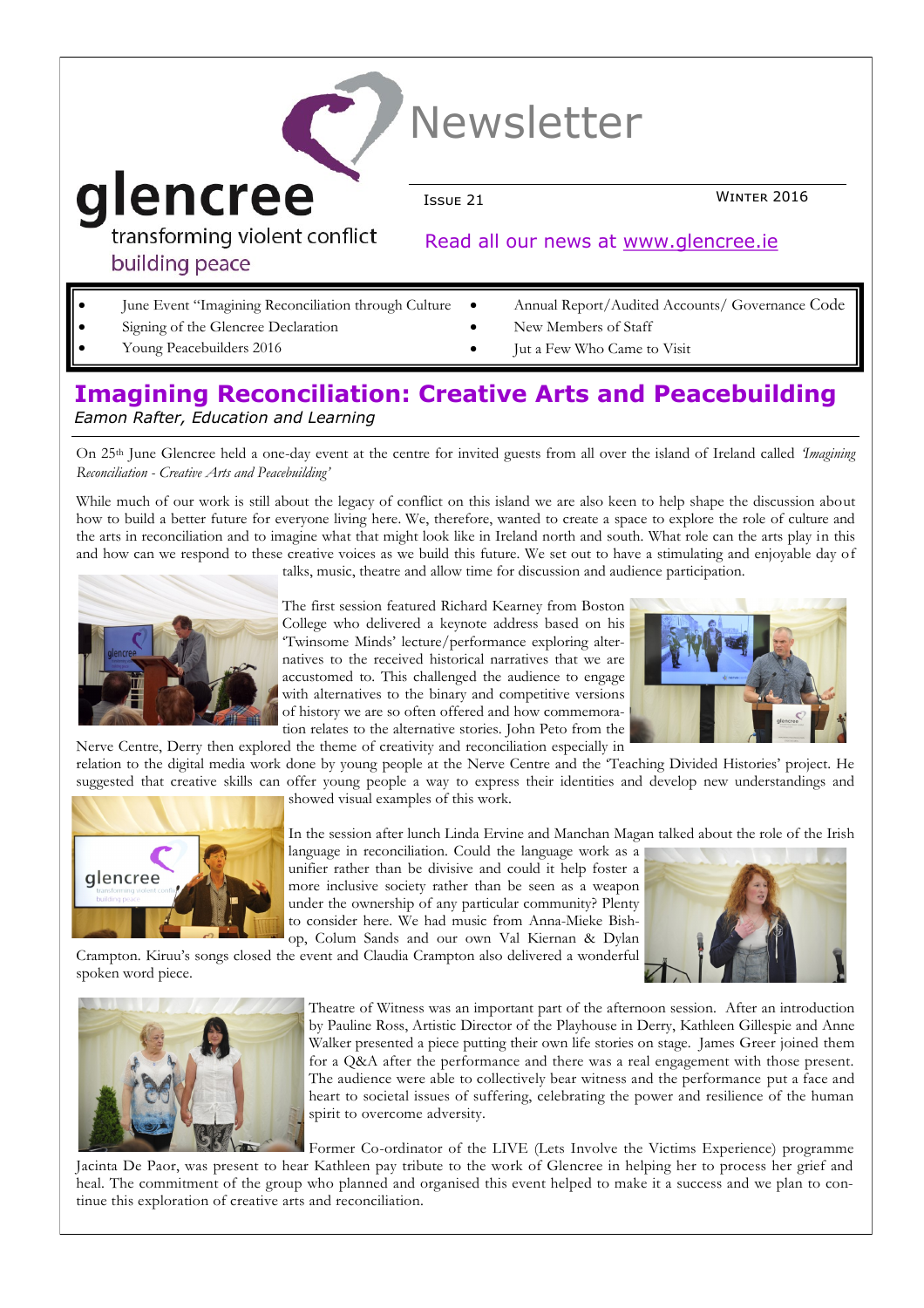Issue 21 Page 2

## **The Signing of the Glencree Declaration** *Will Devas and Pat Hynes*

It was a misty start as participants arrived at Glencree last Monday morning the 5th of December to meet and hear the visiting archbishop in Jerusalem, His Grace the Most Revd. Dr. Suheil Dawani, who was in Ireland at the Invitation of our own archbishop of Dublin the Most Revd. Dr. Michael Jackson. Those in attendance included guests from Ireland, Northern Ireland and Britain. The event had been in the planning since early August when Archbishop Michael Jackson invited Will Devas and his team into Church House in Dublin to scope out what a day in Glencree could offer in terms of an experience of dialogue and peace-making over the past two decades. Initial discussion produced a number of ideas around how the day might be structured including the am-



bitious suggestion of a declaration calling for peace and respect towards the dignity of the human person across the Middle East.

Work began on framing the day around three themes, the first was to honour the presence of Archbishop Dawani and to demonstrate a deep sense of solidarity with him at this time. The second was to share some of the experiences that we have had in our own journey out of violence into a much better yet nonetheless imperfect place in Ireland. The third theme was to create a discussion around some of the language that we need to develop with sensitivity to our own and other communities as we struggle to create the conditions for an end to violence and the start of a reconciliation process between communities who remain in conflict. The final part of the day envisaged the signing of the Declaration by all of the Faith Leaders and Religious that would be presented to Archbishop Dawani with copies kept by Archbishop Jackson and Glencree.

The day itself saw guests and participants including His Excellency the Apostolic Nuncio to Ireland Archbishop Charles Browne, the Israeli Ambassador Ze'ev Boker and Ms Jilan Abdalmogid Chargé d'Affaires for the Mission of the State of Palestine. Also present was Rabbi Zalman Lent along with the leaders of the three main mosques in Dublin representing Sunni and Shia Islamic traditions. Dr Bill Mullally President of the Methodist Church in Ireland as well as Fr. Damien McNeice who is Master of Ceremonies for the Dublin Archdiocese was also present throughout the day. Other participants included Paul Manook from the Armenian Church in Ireland along with his colleague Mrs. Aida Lundon who are the key representatives here in Ireland.

The Glencree Chairperson Barbara Walshe opened the proceedings with a welcome to all of those who travelled and were present, and expressed the hope that the day might be of some value to the guests and would give some inspiration through the experiences that would be shared. She stressed that the success of Glencree had been its unwavering commitment to reaching understanding through dialogue and that the humanising experience of exchanging ideas with those who are opposed to and different from you created bonds that transcended the basis of often-mistrustful relationships.

The key session entitled "exploring parallel journeys out of violence into a brighter future" had a pivotal impact on the participants and brought home to everyone the destructive and corrosive impact that violence has on people, communities and generations who are exposed to it. The pain and impact of the violence expressed by each of the four contributors from Ireland, Northern Ireland and Britain acted, as CS Lewis once wrote, like "*a megaphone to rouse a deafened world".* Each in turn followed with a description of how they had made their individual journeys forward, from the awful experience(s) that changed their lives forever.

In the afternoon, there was an open discussion that reflected on the experiences of those journeys and the milestones within them from the previous session. There were some very useful and thoughtful contributions around the role of faith leaders today and how they speak and use their voice to reach communities in a way that fosters a curiosity for understanding those who differ from us, and reconciling that which divides us. Archbishop Jackson asked us to be open to the possibility of the prophetic over-gesture in our efforts to reach out and to hear what might be on offer to us by way of a conversation.

The day closed with Glencree Chief Executive Will Devas thanking everyone for creating and participating in what had been a very special day. He said "it was a privilege to bring to Glencree political, religious and community representatives to talk and listen to each other about the challenges of building peace and to facilitate Irish Faith Leaders in making a joint declaration for peace and respect for the dignity of human life in the Middle East". Following his remarks both Faith Leaders and Religious were invited to sign three copies of the declaration one copy of which was given to Archbishop Dawani to take home to Jerusalem. It was signed by 17 Representatives of the Abrahamic Faiths (Judaism, Christian, and Islam) from across the country. A crowning achievement following an extraordinary day.

#### **Those that signed the declaration were:**

*The Most Revd. Archbishop Michael Jackson – Archbishop of Dublin, Church of Ireland; Fr. Timothy Bartlett - Secretary General for the World Meeting of Families; Dr. Susan Hood - Librarian and Archivist of the RCB Library; Mr Siraj Zaidi - Ahlul Bayt Islamic Centre of Ireland and Founder Member of Three Faiths Forum; Revd. Gary Mason – Founder/Director Rethinking Conflict; Revd. Damien McNeice – Master of Ceremo*nies for Archbishop Diarmuid Martin;Rabbi Zalman Lent – Communal Rabbi for Irish Jewish Community; Revd. John Parkin – Methodist, Ecu*menical Accompaniment Programme in Palestine and Israel; Dr. Ali Al-Saleh – Imam, Ahlul Bayt Islamic Centre of Ireland; Dr. Paul Manook – Chairman, Parish Council Armenian Church in Ireland; Revd. Ken Rue – Chair, Diocesan Council for Mission – Church of Ireland; Rt. Revd. Dr. Alan Harper – Armagh Educational & Community Village Project; Revd. Desmond Sinnamon - Rt. Priest & Rector and Founder Member of Three Faiths Forum; Monseigneur Dermot Lane – Mater Dei Institute and Balally Parish Priest.*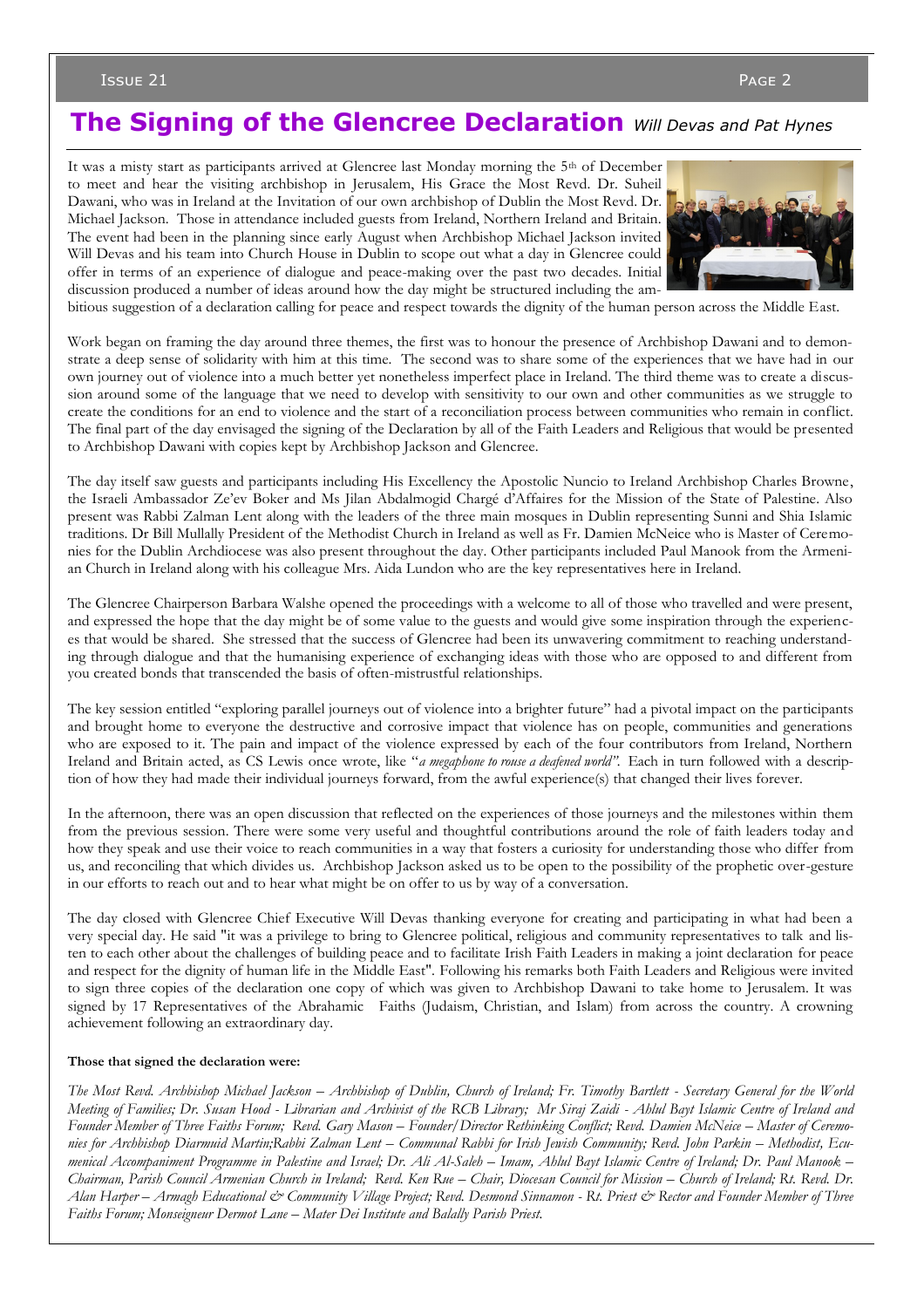### Issue 21  $\qquad$  Page 3  $\qquad$  Page 3  $\qquad$  Page 3  $\qquad$  Page 3  $\qquad$

# **Young Peacebuilders 2016** *Eamon Rafter, Education & Training Co-ordinator*

The Young Peacebuilders 2016 had their first residential in Derry/Londonderry in late September. The group stayed and worked in St Columb's Park House on the Waterside and we had our workshops in the centre also. The focus of the weekend was to develop the sense of a team who will work together on this project for a number of months to develop skills and knowledge that they can put into practice with the support of Glencree. We also had a great session with testimonies from former paramilitaries, a British soldier and a victim from the Northern Ireland conflict. This allowed the participants to hear stories of those affected

and involved in the conflict. They also began to identify some of the themes they want to focus on and there will be opportunities for dialogue as the project develops. We had a tour of the walled city on Saturday morning as many of the group had never been in the city before or did not know it well.

The picture included here shows some of the participants and facilitators during the second residential weekend in Belfast (21-23 October) The weekend was devoted to training at Mediation Northern Ireland offices in University St. The group did the first part of the Handling Life's Conflicts module and we plan to complete this in November and hopefully participants will gain accreditation also. This training help the group to have greater skills



and awareness to deal strategically with conflict as it arises in their lives so that they can deal with it more productively. It will also help them to have the harder conversations around the issues they have identified as important.

Our third weekend took place at Glencree in late November and we are looking forward to continuing the journey together.

# **Annual Report/Audited Accounts/Governance Code**

The Annual General Meeting was held on 16th June in Glencree when we were delighted to announce the publication of our **Annual Report 2015.**

To view this report and read about our ground breaking work in 2015 and our strategic priorities for the next ten years go to glencree.ie/news. To view Director's Report and **audited accounts 2014/15** go to pages 29 and 30 of the Annual Report 2015.

Our thanks goes to Department of Foreign Affairs and Trade, The Office of Public Works and The Tony Ryan Trust for their financial support.

To our members, friends, our Board and staff on and off the Glencree site who work continuously in the interests of peace and reconciliation on the island of Ireland. Thank you!

Glencree has committed to comply with The Governance Code: **A Code of Practice for Good Governance of Community, Voluntary and Charitable Organisations in Ireland.**

We are continuing on the journey of adopting a code of governance for Glencree in 2017.

### **Welcome to New members of Staff** *Sue Paterson*

**Joe Robinson**, who started on **1 st October**, is part of our programme team on a part time basis for 4 years. Joe is American but has been working on legacy of violence issues for the last 2 years in Northern Ireland. The specific areas he will be involved in are – part of the team advancing legacy dialogue work, contribute to helping us document and disseminate our learning and he will be involved in giving training and workshops on relevant areas, particularly to do with the past and memory.

**Louise Keating and Nadette Foley**, who start on **18th October**, job share the position of Refugee Integration and Cultural Diversity Programme Coordinator. Louise and Nadette have considerable experience in the area of Refugee Integration and Cultural Diversity.

This position is to effectively make a start on developing and once approved start implementing a programme of work around Glencree's role in helping to create an inclusive and integrated society here in Ireland. The programme will involve storytelling, dialogue, capacity building and training to support integration. Glencree's skills in all of these areas will be valuable in helping to meet the needs of refugees who are not only dealing with significant traumatic experiences from conflict and their journey to Ireland, but face considerable challenges integrating into a new country and culture.

We wish to acknowledge that this programme is supported through further funding from the Tony Ryan Trust.